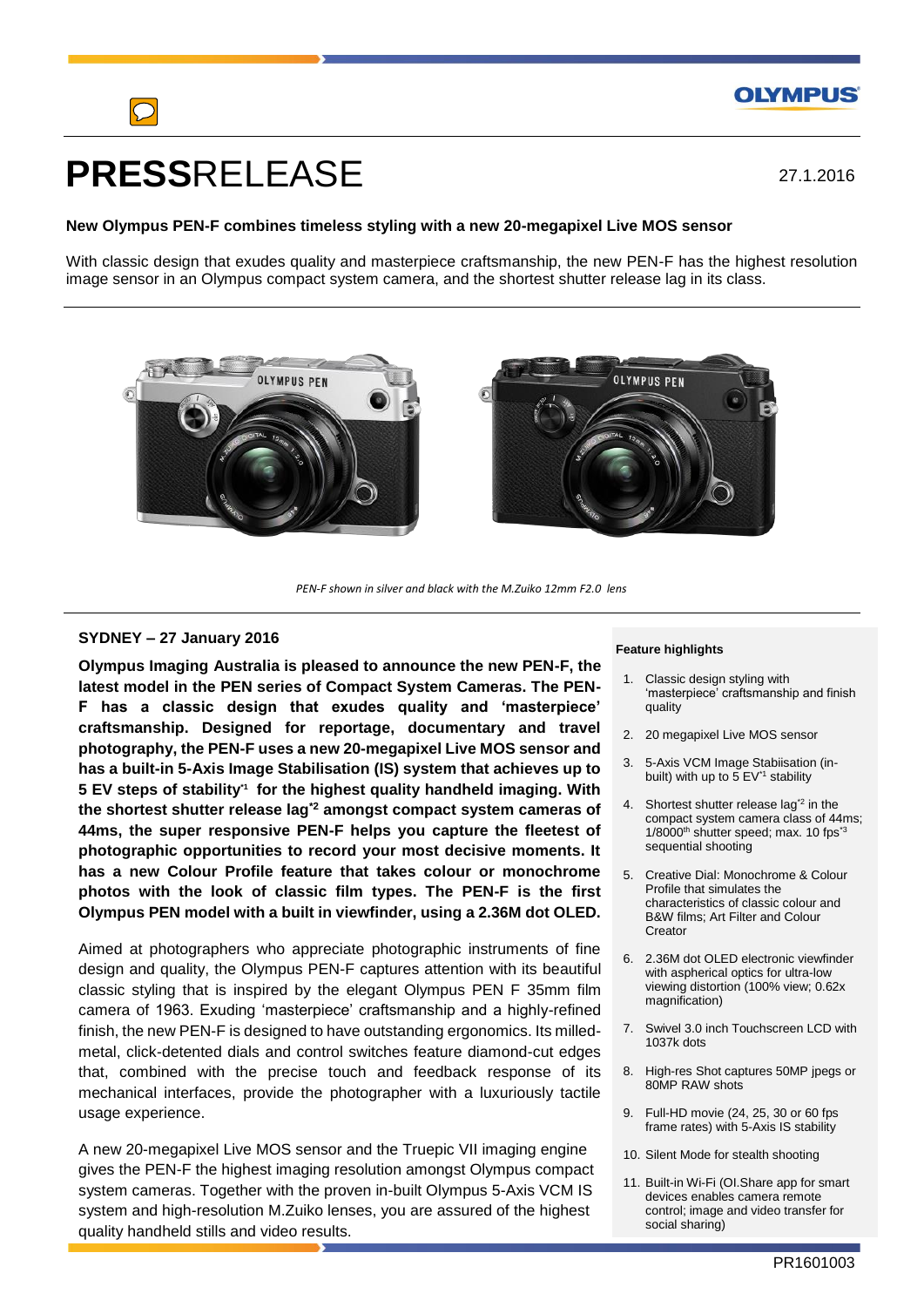# **OLYMPUS**

In the special Hi-res Shot mode<sup>\*4</sup>, the PEN-F captures 50-megapixel jpeg shots (or 80-megapixel RAW\*5 files) by automatically compositing multiple shots, taken with the shifting of the image sensor in ultra-precise half-pixel steps. Hi-res photos have clarity in both detail and colour accuracy that exceed or rival full-size sensor cameras.

To ensure that you will rarely miss important decisive moments, the PEN-F has the shortest shutter release lag<sup>\*2</sup> amongst current compact system camera of just 44ms. This has been achieved through optimised digital and mechanical control systems that include the lightning-quick autofocus performance of Olympus M.Zuiko lenses. For photography in noisesensitive situations, the PEN-F's silent mode<sup>\*6</sup> provides the photographer with the ability to shoot in near complete stealth.

The PEN-F is the first Olympus camera to have a Monochrome and Colour Profile Control feature. Accessed through a front-facing Creative Dial, profile control provides user-customisable tone and saturation image presets that simulate the appearance of classic colour and black and white film. In the monochrome profile mode, digitised 'film grain' can even be added to the image. The Creative Dial also provides quick access to Art Filters and the special Colour Creator mode that enables intuitive, preview-able application of colour hue and saturation adjustments.

The new Olympus PEN-F: A true masterpiece of design and imaging technology.



*2.36M dot OLED EVF with aspherical optics that provide uniform edge sharpness with low distortion*



*Finely finished with ergonomically positioned dials and controls*



*Swivelling high resolution touchscreen LCD*



*Detachable FL-LM3 Flash included*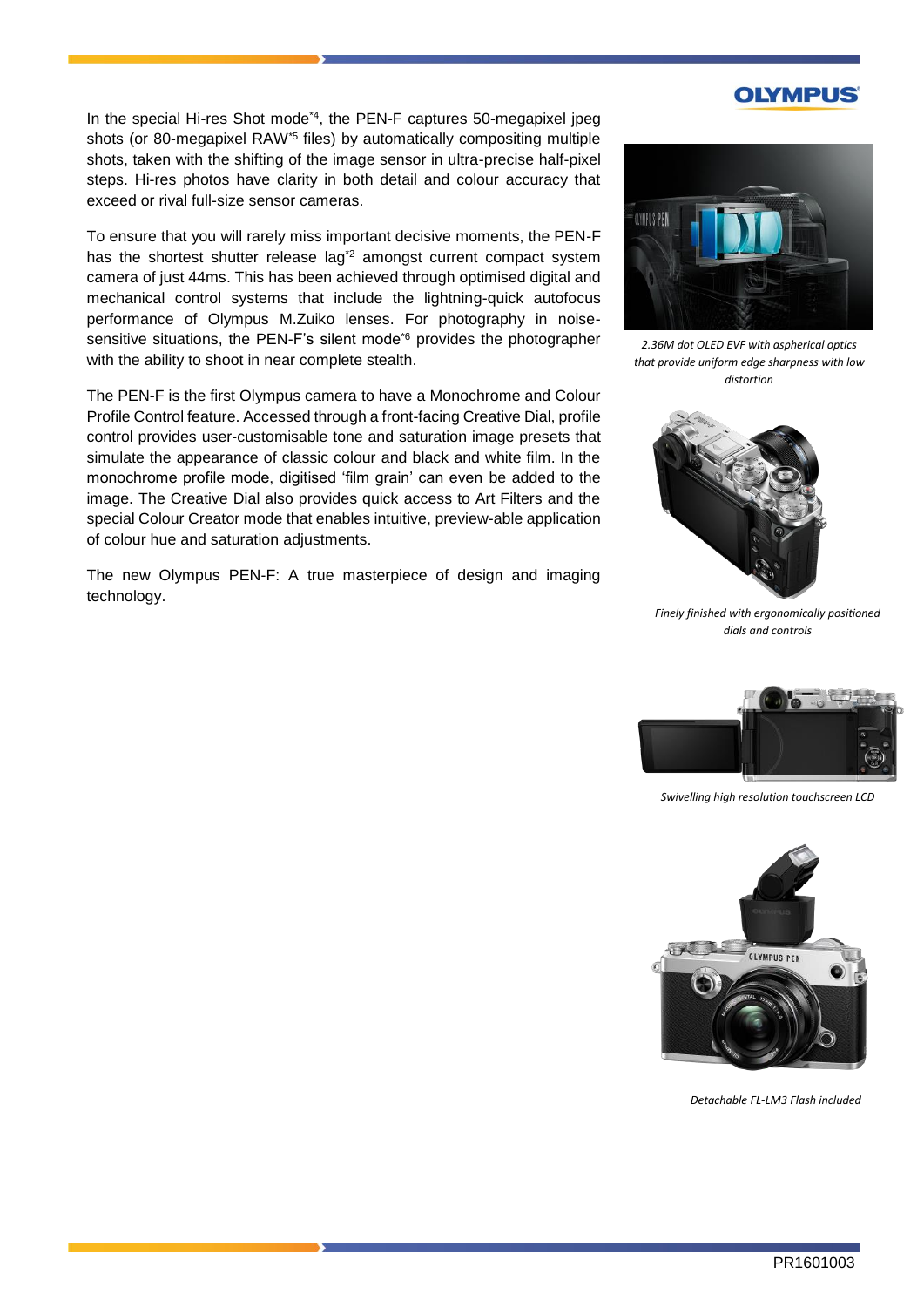# **OLYMPUS**

## **RELATED ACCESSORIES AND PRODUCTS**



**CBG-11 PR Premium Leather Camera Bag**

*(sold separately)*



**CS-48 PR Premium Wrapping Cloth**

*(sold separately)*



**CSS-S120L PR Premium Leather Shoulder Strap**

*(sold separately)*



#### **ECG-4 External Grip**

*(sold separately)*

# **Pricing, Colours & Availability** The Olympus PEN\_F is available in black and silver, and will be on sale from mid February 2016. Recommended retail prices are to be announced. BLACK SILVER

#### **About Olympus**

Olympus Imaging Australia Pty Ltd is a subsidiary of Olympus Corporation, headquartered in Japan. Olympus Imaging Australia is responsible for the marketing and distribution of Olympus consumer products in Australia and New Zealand, and through Olympus agents and dealers in Papua New Guinea, Tahiti and the South Pacific region.

The Olympus consumer range encompasses still and video imaging products, binoculars and digital audio recorders. Your Vision, Our Future. **olympus.com.au**

**For further information or high-resolution images, please contact Olympus:**

**Ante Badzim** (02) 9886 3992 [pr@olympusimaging.com.au](mailto:pr@olympusimaging.com.au)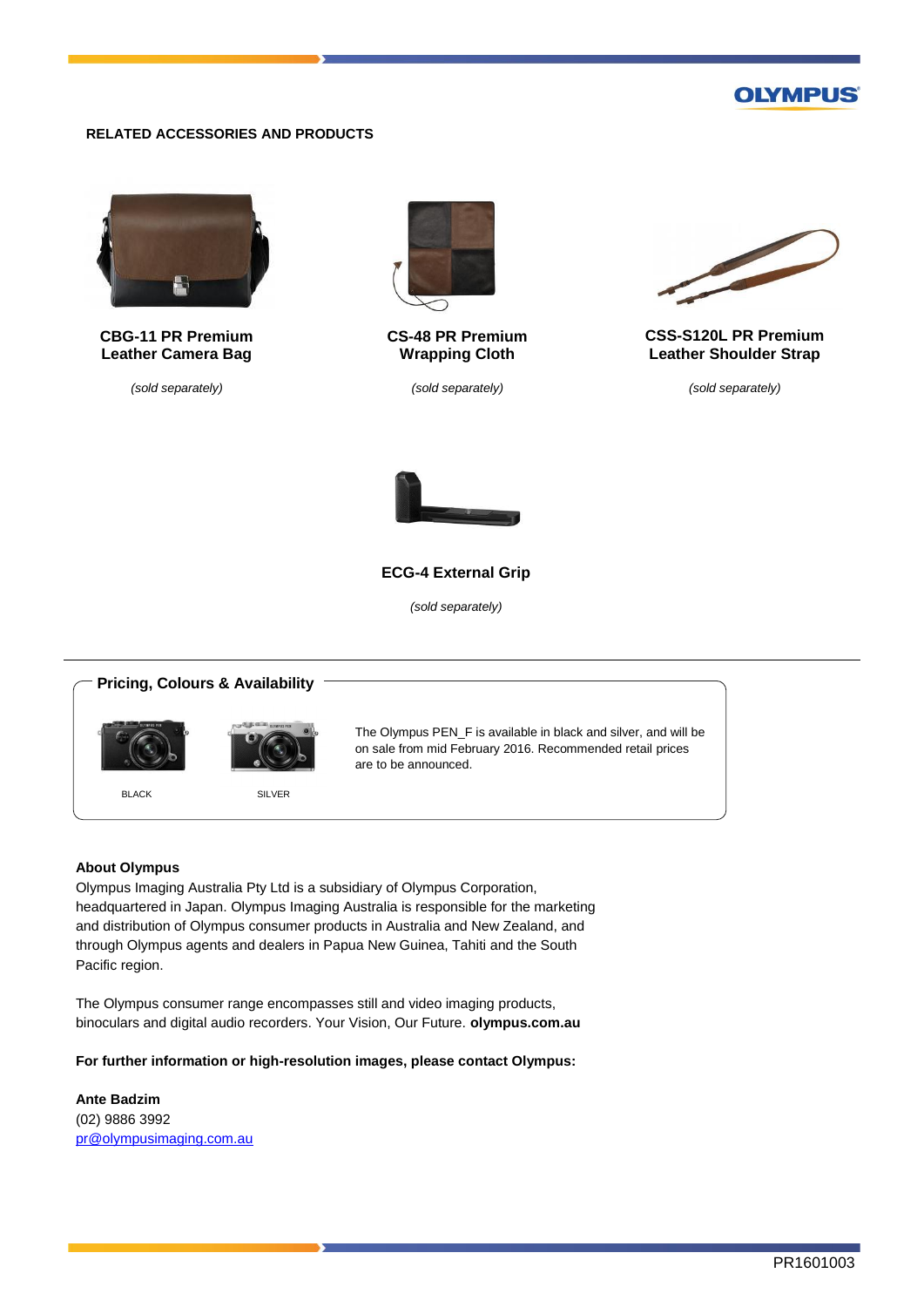# **TECHNOLOGY & FEATURE ADDENDUM**



## **1. A design of timeless beauty and outstanding operability**

The PEN-F body's line and silhouette are inherited from the world's first half-frame SLR camera, the elegant stylish 1963 Pen F. It has a control layout that is optimised to let you easily adjust camera settings when you're looking through the viewfinder, and its overall design impression is of a timeless, rangefinder-style camera.

With top and front covers made of magnesium alloy, the bottom cover of the body and the machined dials are made of aluminium. To enhance the 'clean'aesthetics, body assembly screws have been hidden from view. The rear of the LCD monitor also features the same synthetic leather as that used on the camera body for a unified appearance and feel. The dedicated exposure compensation dial and the four custom positions added to the mode dial, simplify operations and enable instant access to user-preferred settings.

#### **2. New 20 Megapixel Live MOS sensor and 5-axis VCM image stabilisation for the ultimate image quality**

The combination of the excellent image quality of Zuiko Digital lenses, the new 20 Megapixel Live MOS sensor, and TruePic VII image processor results in extremely high image quality. The low pass filter-less construction of the 20 Megapixel Live MOS sensor assists to achieve high resolution. The PEN-F's low sensitivity "ISO LOW" mode is equivalent to ISO 80.

The powerful 5-axis VCM (Voice Coil Motor) image stabilisation provides up to 5 shutter speed steps<sup>\*1</sup> of stability compensation. Such extraordinary stability lets you capture clear images of night and other low light scenes with minimal noise without having to raise the ISO speed. In-body image stabilisation also makes it possible to use vintage manual focus lenses with the same stabilisation benefits, including stabilised viewfinder preview. The PEN-F is compatible with Olympus' latest 5-axis Sync IS technology that provides even more effective image stabilisation with the M.Zuiko 300mm F4.0 IS PRO lens.

High Res. Shot uses a sensor-shift shooting process to capture ultra high-resolution images that exceed or rival the image quality of full-frame DSLRs. 50 Megapixel equivalent images are captured in this special mode with brilliant resolution and colour clarity.

#### **3. Monochrome and Colour Profile Control provide enhances creative expression**

The PEN-F's new Monochrome and Colour Profile Control provides the photographer to simulate the imaging characteristics of film. This process is different from using photo editing software after shooting, as you preview, and fine tune desired tonal and colour characteristics of a chosen 'film' that you can subsequently apply as a profile preset. Both Monochrome and Colour Profile Control functions feature default preset profiles that simulate the visual 'flavour' of classic black-and-white and colour films. The user can modify these preset profiles to suit to taste.

The Creative Dial positioned on the front of the camera provides instant access to the Monochrome and Colour Profile settings, as well as Art Filters and the Colour Creator mode.

# **A) Monochrome Profile Control**

In monochrome shooting you can combine 5 tone effects such as Colour Filter effect, Shading effect, Film Grain effect and Highlight & Shadow Control. These features allow a variety of monochromatic expressions possible. In addition to default setting (preset 1), there is also the Classic Film B&W (preset 2) for a monochrome film effect with high contrast, and the Classic Film IR (preset 3) for an effect that simulates B&W infrared film.